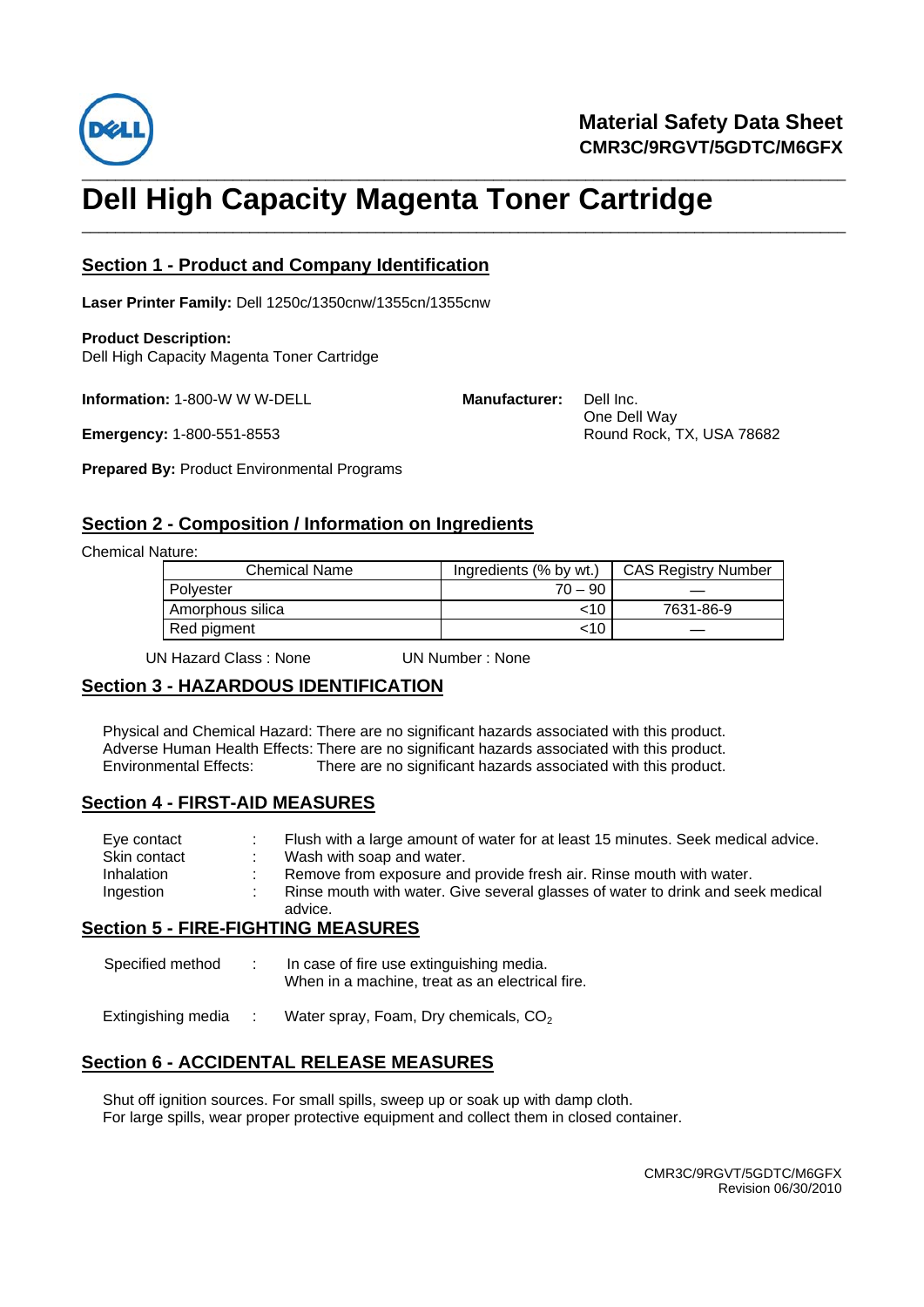

## **Material Safety Data Sheet CMR3C/9RGVT/5GDTC/M6GFX**

Dispose off in accordance with federal, state and local regulations.

#### **Section 7 - HANDLING AND STORAGE**

Handling : Do not incinerate toner or a toner cartridge. Do not dissemble a cartridge.

Storage : Keep in cool, dry and well-ventilated area. Keep out of reach of children.

## **Section 8 - EXPOSURE CONTROL /PERSONAL PROTECTION**

| <b>Control Parameter</b><br>ACGIH TLV (2009) |                         | 10 mg/m <sup>3</sup><br>3 mg/m $3$ | Total)<br>(Respirable)                                                                                                                                                                                    |
|----------------------------------------------|-------------------------|------------------------------------|-----------------------------------------------------------------------------------------------------------------------------------------------------------------------------------------------------------|
| <b>Precautionary Mesured</b>                 | bulk toner              |                                    | None required when used as intended in Dell equipment.<br>For use other than normal customer operating procedures (such as in<br>processing facilities), local exhaust ventilation may be required.       |
| Personal Protective Equipment:               | bulk toner<br>required. |                                    | None required when used as intended in Dell equipment.<br>For use other than normal customer operating procedures (such as in<br>processing facilities), protective glove, goggles and respirators may be |

#### **Section 9 - PHYSICAL AND CHEMICAL PROPERTIES**

| Appearance/Odor:              | Red Powder / Faint Odor |                        |                |
|-------------------------------|-------------------------|------------------------|----------------|
| Boiling Point(OC):            | Not applicable          | Vaper Pressure:        | Not applicable |
| Volatile (%):                 | Not applicable          | Softening Point:       | Not applicable |
| Specific Gravity $(H_2O=1)$ : | Not applicable          | Initial Boiling Point: | Not applicable |
| Solubility in water:          | Negligible              | Other Data:            | None           |

## **Section 10 - STABILITY AND REACTIVITY**

| Flash Point(OC)                                             | :Not applicable                        | Auto-Ignition Temperature: Not applicable                                         |
|-------------------------------------------------------------|----------------------------------------|-----------------------------------------------------------------------------------|
| <b>Explosion Limit</b>                                      | :Not applicable                        |                                                                                   |
| Flammability                                                | :Not flammable under conditions of use |                                                                                   |
| Spontaneous Combustibility / Reactivity with water<br>:None |                                        |                                                                                   |
| Self-reactivity / Explosive                                 |                                        | :None                                                                             |
| Dust Explosive                                              | dispersed in air.                      | : Like most organic materials in powder form, it can form explosive mixtures when |
| <b>Stability and Reactivity: Stable</b>                     |                                        |                                                                                   |
| <b>Other Data</b>                                           | :None                                  |                                                                                   |

#### **Section 11 - TOXICOLOGICAL INFORMATION**

| <b>Skin Corrosive</b>           | : Not a corrosive $\ge 1$ |                               |
|---------------------------------|---------------------------|-------------------------------|
| Skin Irritant (rabbit)          | : Not an irritant X1      |                               |
| Eye Irritant (rabbit)           | : Not an irritant $\ge 1$ |                               |
| Skin Sensitization (guinea-pig) |                           | : Not a sensitizer $\times$ 1 |